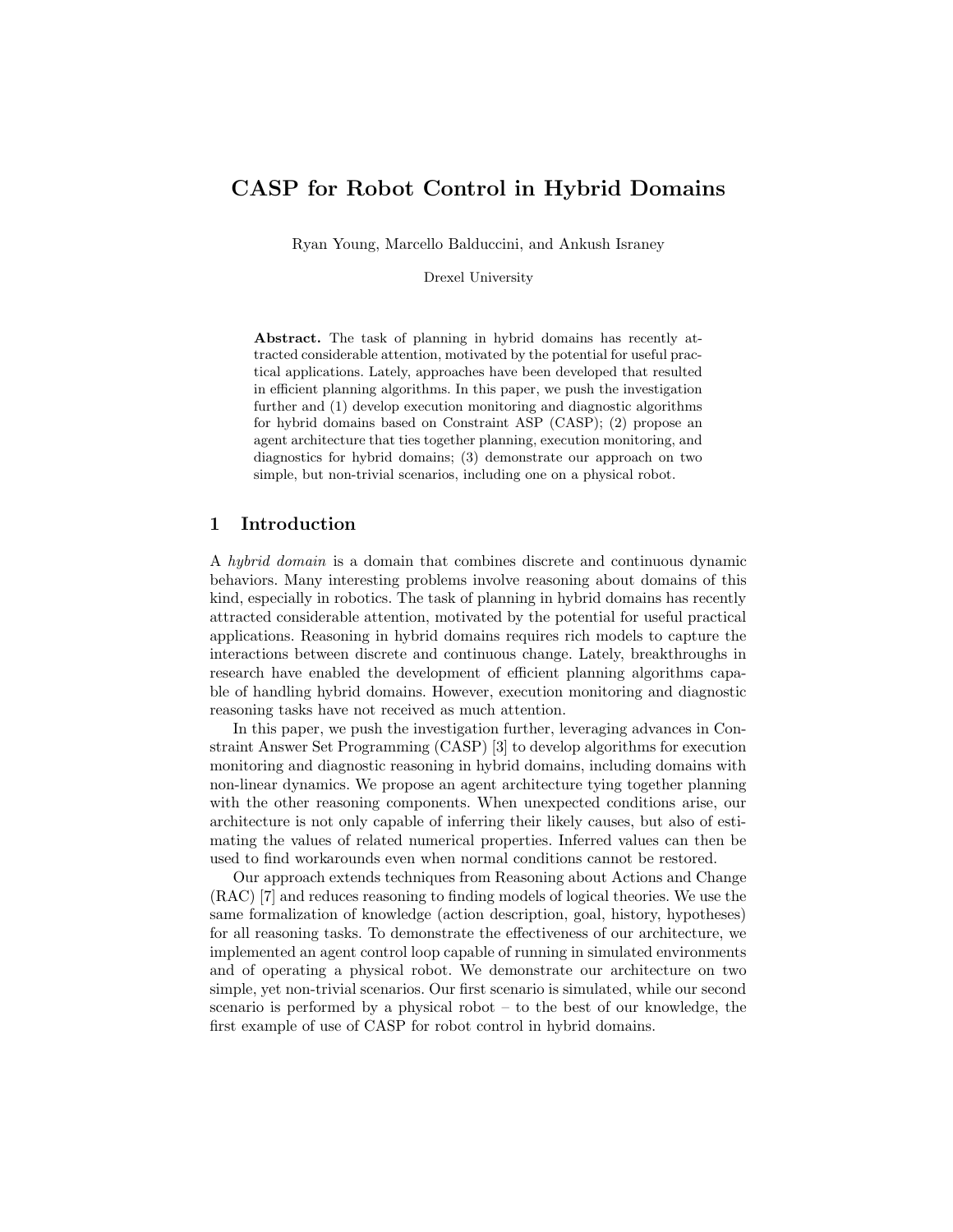The paper is structured as follows. In the next section we present background information necessary to understand our work and contributions. Next, we introduce our agent architecture and reasoning algorithms. In the following section, we present two scenarios that demonstrate our architecture. Finally, we discuss related work and draw conclusions.

# 2 Preliminaries

In this section, we introduce CASP, a logic-based, declarative programming paradigm that we will use in the rest of the paper for the representation of hybrid domains and for the specification of reasoning algorithms. CASP extends Answer Set Programming (ASP) and retains its non-monotonic nature, but enables efficient solving of numerical problems. Constants, terms, atoms, literals are defined as usual in logic programming. Traditional logic programming variables are called discrete variables. The language also includes symbols for numerical variables. Constraints are expressions of the form  $e_1 \circ e_2$ , where  $\circ$  is a comparison operator (e.g.,  $=$ ,  $\lt$ ) and  $e_1$ ,  $e_2$  are mathematical expressions over numerical variables, pre-defined mathematical functions and (numerical) constants. An extended literal is either a literal or a constraint. In the simplified version of CASP that we consider, a *rule r* is a statement:

$$
h_1 \vee \ldots \vee h_k \leftarrow l_1, \ldots, l_m, \text{not } l'_1, \ldots, \text{not } l'_n.
$$
 (1)

where  $h_1, \ldots, h_k$  are extended literals,  $l_i, l'_i$  are literals and "not" is the so called default negation operator. The head of the rule  $(head(r))$  is the set  $\{h_1, \ldots, h_k\}$ , while  $\{l_1, \ldots, \text{not } l'_n\}$  is its *body*  $(body(r))$ . If  $head(r)$  contains a constraint, then head(r) must be a singleton. The intuitive meaning of (1) is that, if every  $l_i$ holds and no  $l_i'$  does, then at least one  $h_i$  must hold; additionally, if the head is a constraint, then the numerical variables that occur in it must be assigned values that make the constraint true. If the body is empty, the rule is a called fact and  $\leftarrow$  is dropped. If the head is empty, then the rule is called *denial*, and intuitively means that its body must never be satisfied. A program is a set of rules. Programs not containing default negation are called definite programs. The semantics of CASP programs is defined in three steps, as follows.

A set A of extended literals is consistent if no two complementary literals, a and  $\neg a$ , belong to A. An extended literal l is *satisfied* by a consistent set of extended literals A (denoted by  $A \models l$ ) if  $l \in A$ . A set  $\{l_1, \ldots, l_k\}$  of extended literals is satisfied by a set of extended literals A if each  $l_i$  is satisfied by A. A consistent set of extended literals A is *closed* under a definite program  $\Pi$  if, for every rule r of the form (1) such that  $body(r)$  is satisfied by A, head(r)∩A  $\neq \emptyset$ . consistent set  $A$  is an answer set of definite program  $\Pi$  under the ASP semantics if A is closed under all the rules of  $\Pi$  and is set-theoretically minimal among all sets closed under all the rules of  $\Pi$ .

To define answer sets of arbitrary programs, we introduce the notion of reduct of a program  $\Pi$  with respect to a set of extended literals A, denoted by  $\Pi^A$ . The reduct is obtained from  $\Pi$  by deleting every rule r such that  $l \in A$  for some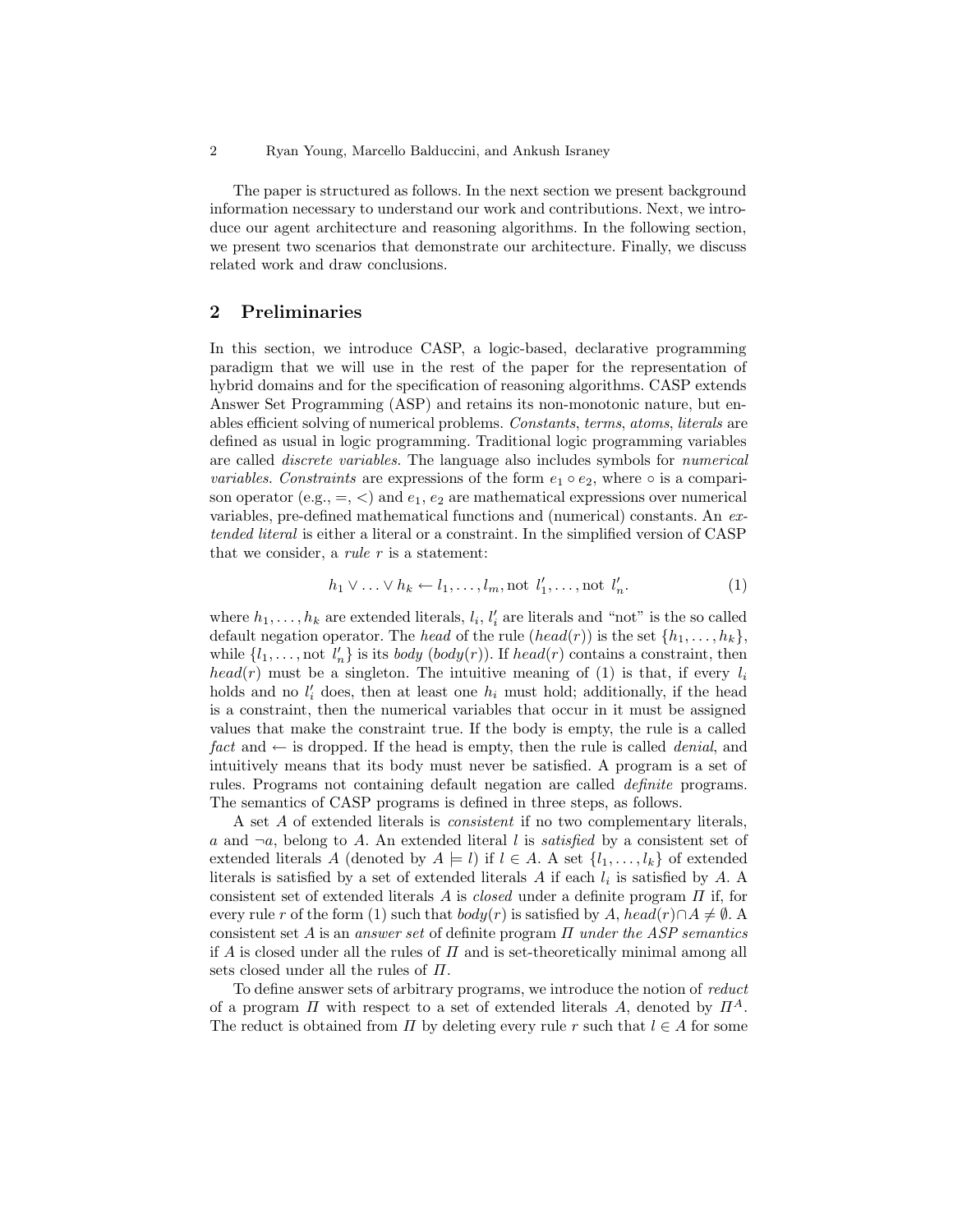expression of the form *not* l from  $body(r)$ . When no rules are left that can be deleted, all remaining expressions of the form *not*  $l$  are removed from the bodies of the remaining rules. The notion of answer set under the ASP semantics can be extended to arbitrary programs by stating that a consistent set A is an answer set of  $\Pi$  under the ASP semantics if it is an answer set of  $\Pi^A$ .

For the final part of the definition of the semantics of CASP, we need the following terminology. An *assignment* is a pair  $\langle x_i, a \rangle$ , where  $x_i$  is a numerical variable and a is a numerical constant. A compound assignment is a set of assignments. A *complete assignment* w.r.t. a set  $X$  of numerical variables is a compound assignment such that every variable of X is assigned a (unique) value. A *solution* to a constraint  $\gamma$  is a complete assignment w.r.t. the variables in  $\gamma$ that satisfies  $\gamma$ . A solution to a set C of constraints is an assignment that is a solution to every  $\gamma \in C$ . Given an answer set A under the ASP semantics,  $\eta(A)$ denotes the set of all constraints from A.

**Definition 1.** A pair  $\langle A, \alpha \rangle$  is an answer set of a program  $\Pi$  under the CASP semantics iff A is an answer set of  $\Pi$  under the ASP semantics and  $\alpha$  is a solution of  $\eta(A)$ .

In the rest of this paper, we drop the phrase "under the CASP semantics" whenever possible. Next, we describe the agent architecture and its components.

### 3 Agent Architecture

Our architecture is based on the agent control loop shown in Algorithm 1. We make the simplifying assumption that, while the environment may be partially observable, observations are correct and initial knowledge about discrete properties is complete. We assume the existence of a clock providing an absolute time. In our representation, each state has a duration, and is thus associated with a beginning time,  $\beta$ , and an ending time,  $\epsilon$ , both expressed in terms of absolute time. In the following, we will sometimes refer to absolute times by the term timepoint. Durative actions can be expressed as a pair of a start and stop actions using the duration of the states between the start and stop to express the duration of the action. At the start of the loop, the agent is given a goal and knowledge about the initial state. Based on this information, the agent uses an externally provided function to check whether the current state satisfies the goal and, if so, the loop terminates.<sup>1</sup> Otherwise, the agent finds a plan. In our architecture a plan is a sequence of pairs, each consisting of a set of actions and a state duration (of the following state) for a step of the plan. Once a plan is found, the agent executes its first step. Actions are assumed to be executed instantaneously by the underlying control module. Then, the agent waits for the specified state duration before proceeding to the next step in the plan.

While the agent waits, it gathers observations and checks whether there are any contradictions with what the agent expects. If contradictions are detected,

<sup>1</sup> Goal-checking arbitrary continuous valued states is a difficult problem and is outside the scope of this work.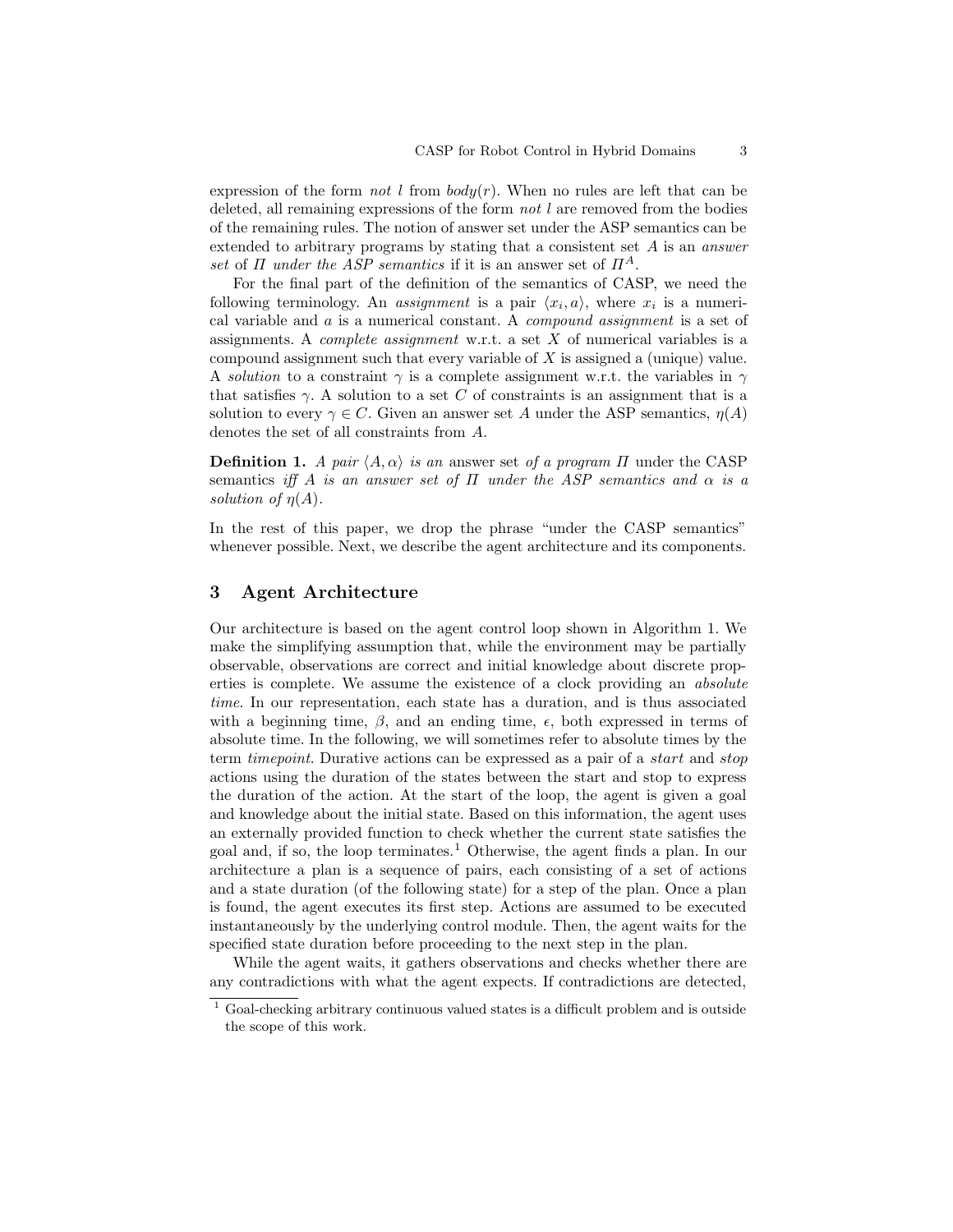the agent attempts to explain the discrepancy. This is achieved via diagnostic reasoning. The diagnostic reasoning component of our architecture results in an explanation. An explanation is a set of hypotheses about either (a) properties that must have had a different initial value than expected, or (b) exogenous actions that must have occurred undetected. Once a hypothesis is found, the agent replans. if no unexpected observations are detected, the agent continues executing the original plan.

```
Input: G: goal; OBS: observations about the initial state
unexpected obs found := true; // the planner must be run
HIST := OBS; HYP := \{\}; \text{ curr-step} := 0;while not goal reached(G, HIST \cup HYP, curr_step) do
   if unexpected obs found then
       % Plan
       P := \text{plan}(HIST \cup HYP, curr\_step, G);% Execute part of the plan
    \langle actions, state\_duration \rangle := pop(P);control.execute(actions);
   HIST := update(HIST, actions);% Move to the next state
   curr\_step := curr\_step + 1;% Observe the environment for the duration of the state
   unexpected\_obs\_found := false;while not elapsed(state_duration) and unexpected_obs_found = false do
       HIST := HIST \cup control. observe (curr\_step, control. clock());% Detect and explain any unexpected observations
       if unexpected_obs(HIST \cup HYP) then
           HYP := \texttt{explain}(HIST, HYP, curr\_step);unexpected\_obs\_found := true;
```
Algorithm 1: Agent Control Loop

### 3.1 Domain Representation

Our representation builds upon techniques from the research on RAC. We represent a state by a set of Boolean properties, beginning and end times of the state, and a set numerical properties. Note that the value of numerical properties may change over the duration of a state. Because of space considerations, we present a slightly reduced fragment of our representation, and omit some elements that are already present in the related work [5, 2].

Let  $\beta$  be a set of *Boolean fluents*,  $\mathcal N$  be a set of *numerical fluents*,  $\mathcal A$  be a set of *agent actions* and  $\mathcal{E}$  be a set of *exogenous actions*. All actions in  $\mathcal{A}$  and  $\mathcal E$  are instantaneous. Durative actions are obtained by a pair of instantaneous  $start/stop$  actions, as discussed earlier. A *(Boolean) fluent literal* is a Boolean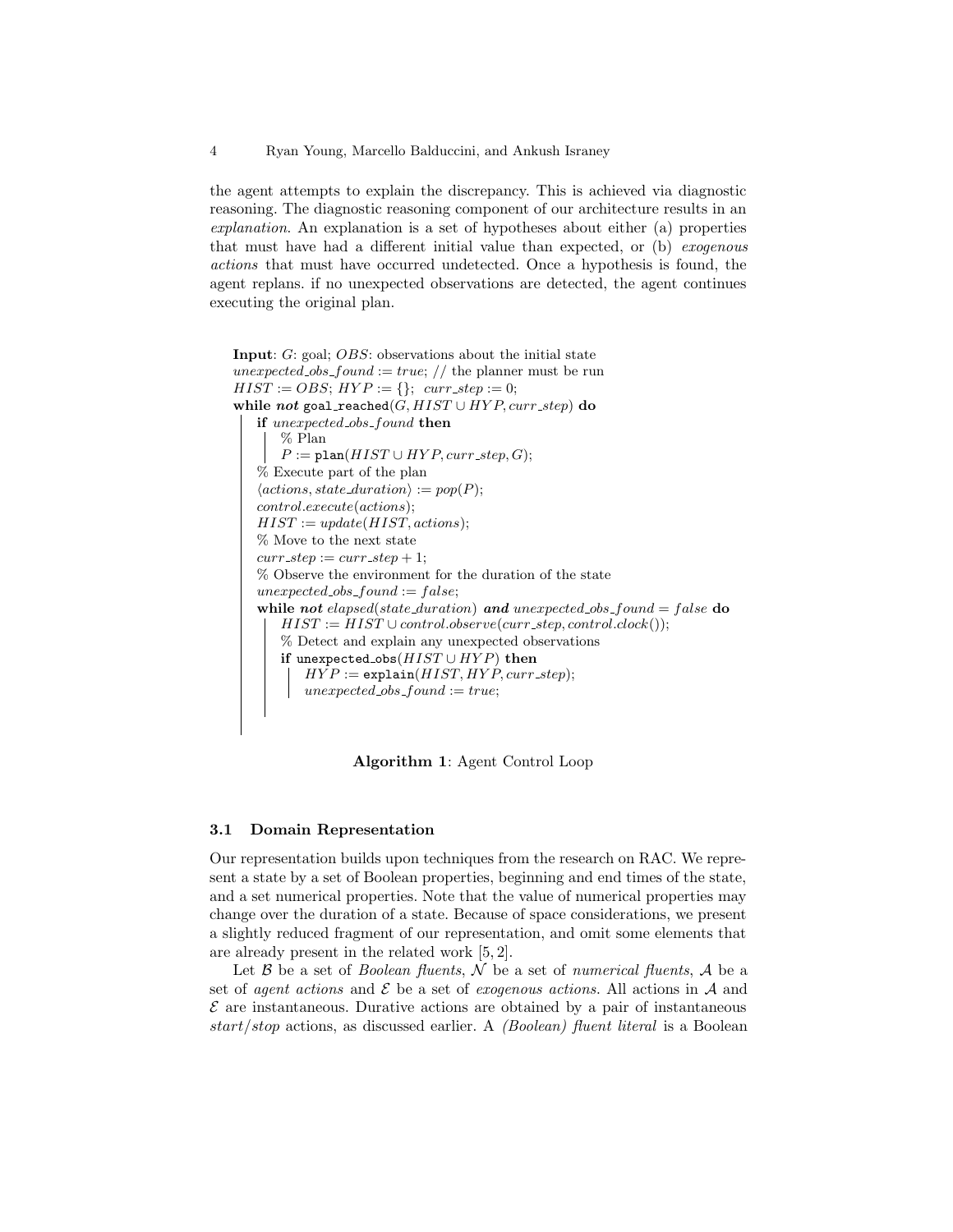fluent b or its negation  $\neg b$ . As usual, we represent the evolution of the domain in terms of a linear sequence of discrete states and, thus, we relate the effects of actions to steps in the evolution of the domain. The truth value of a fluent literal  $l$ at (discrete) step i is represented by the CASP literals  $h(l, i)$  and  $\neg h(l, i)$ . Notice that truth value of fluent literals is expressed in terms of discrete steps. The value of a numerical fluent  $n$ , on the other hand, is expressed in terms of absolute time t, and is represented by a numerical CASP variable  $v(n, t)$ . Additionally, expressions  $\beta(i)$  and  $\epsilon(i)$  represent the beginning and ending timepoints of step i. Thus, the value of n at the beginning (resp., end) of step i is represented by  $v(n, \beta(i))$  (resp.,  $v(n, \epsilon(i))$ ). Relation within $(t, i)$  holds if timepoint t is within the timespan of step  $i$ . The effects of actions are represented by CASP rules of the following types:

$$
h(1_0, I+1) \leftarrow h(1_1, I), \dots, h(1_n, I), o(a, I). \tag{2}
$$

$$
h(1_0, I) \leftarrow h(1_1, I), \dots, h(1_n, I). \tag{3}
$$

$$
\leftarrow h(1_1, I), \dots, h(1_n, I), o(\mathbf{a}, I). \tag{4}
$$

$$
v(\mathbf{n},T) \circ \mathbf{e}(I,T) \leftarrow within(T, I), h(1_1, I), \dots, h(1_n, I). \tag{5}
$$

$$
ab(\mathbf{n},I) \leftarrow h(\mathbf{1}_1,I),\ldots,h(\mathbf{1}_n,I). \tag{6}
$$

where:  $I$  is a variable ranging over non-negative integers, representing steps in the evolution of the domain; T represents absolute time<sup>2</sup>;  $1_0, \ldots, 1_n$  are fluent literals; a is an action; n is a numerical fluent. Statements (2),(3), and (4) follow the structure of traditional laws from action languages for discrete domains, such as  $AL$  [7]. Specifically, (2) is a *discrete dynamic law*, saying that, if a occurs (relation *o*) when all of  $1_1, \ldots, 1_n$  hold (relation *h*), then  $1_0$  holds in the following state.<sup>3</sup> Statement (3) is a *discrete state constraint*, stating that, whenever  $1_1, \ldots, 1_n$  hold,  $1_0$  also holds. Statement (4) is an executability condition, specifying the conditions under which an action cannot be executed.

The next two laws are novel. We develop them specifically for the representation of hybrid domains and to allow for multi-modal reasoning on such representation. Statement (5) is a numerical state constraint, intuitively describing how the value of numerical fluent n changes during the duration of the state at step I in the evolution of the domain. Symbol  $\circ$  denotes an arbitrary mathematical comparison operator and  $e(I, T)$  is a mathematical expression over numerical constants and expressions  $\beta(I)$  and  $v(\mathbf{n}, \beta(I))$ . Finally, (6) is an exception law, which accompanies (5) and states that, under the given conditions, the value of the numerical fluent changes within the duration of the state.

It is worth stressing that the fact that  $\circ$  is not limited to equality in law (5) distinguishes our representation from that of comparable state-of-the-art approaches. Our approach provides more flexibility in the representation of actions.

<sup>&</sup>lt;sup>2</sup> Technical readers may be concerned by the performance impact of having such a variable. As will become clear later, the domain of this variable represents a small, discrete set of timepoints, and, thus, does not significantly affect performance.

<sup>3</sup> Representing combinations of Boolean and numerical conditions is possible with more advanced types of rules, as demonstrated in [2].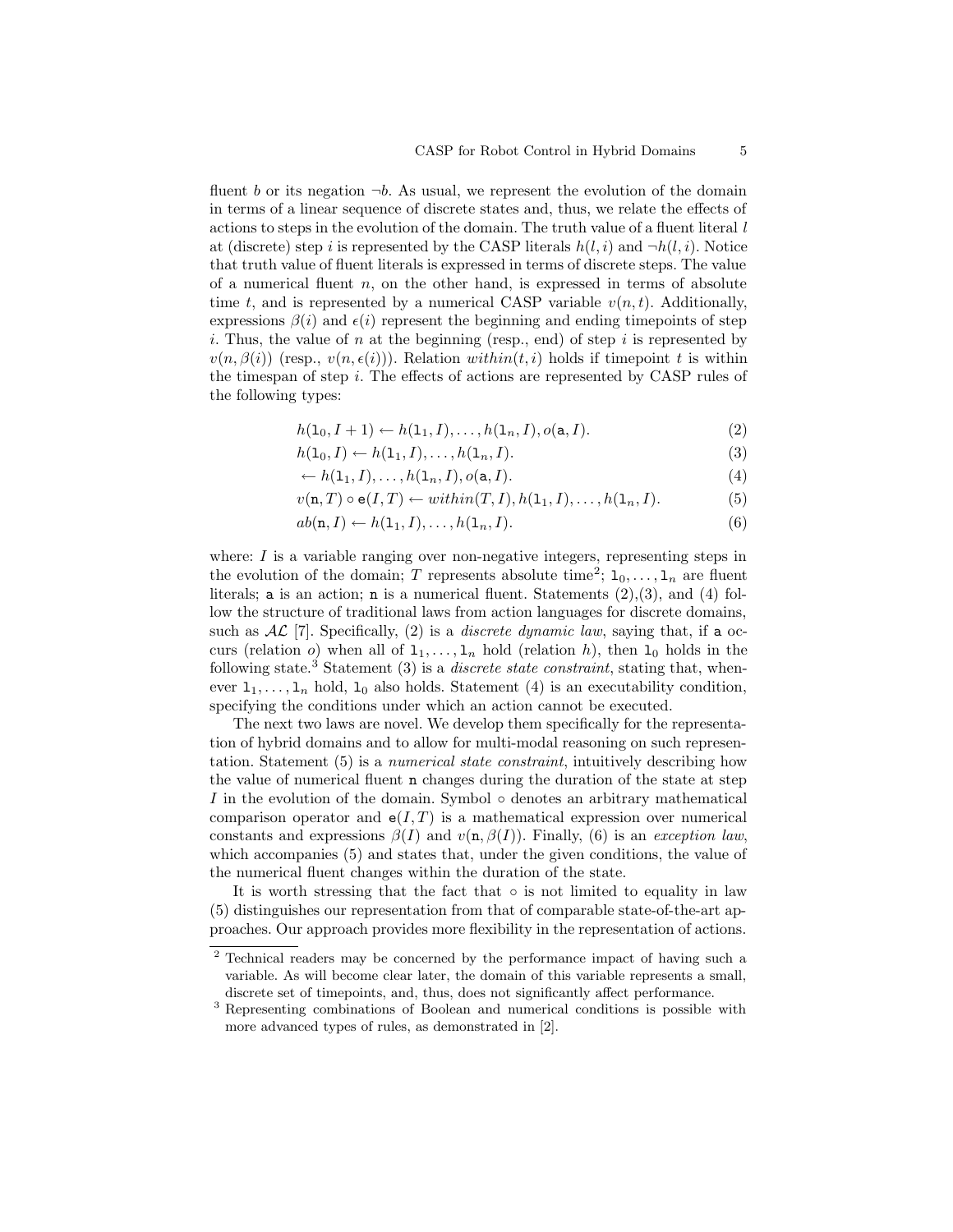For example, if a certain object being pushed may travel at a speed that is anywhere between 2 and 3  $m/s$ , the distance it covers may be represented by the law:

$$
v(dist, T) \ge v(dist, \beta(I)) + 2 \cdot (T - \beta(I)) \leftarrow within(T, I), h(pushed, I).
$$
  

$$
v(dist, T) \le v(dist, \beta(I)) + 3 \cdot (T - \beta(I)) \leftarrow within(T, I), h(pushed, I).
$$

As we will see later, this is especially useful for the purpose of diagnostic reasoning.

An *action description AD* is a set of laws together with the general axioms:

$$
h(B, I+1) \leftarrow h(B, I), \text{not } \neg h(B, I+1). \tag{7}
$$

$$
\neg h(B, I+1) \leftarrow \neg h(B, I), \text{not } h(B, I+1). \tag{8}
$$

$$
v(N,T) = v(N,\beta(I)) \leftarrow \text{within}(T,I), \text{not } ab(N,I). \tag{9}
$$

$$
\beta(I+1) = \epsilon(I). \tag{10}
$$

$$
within(\beta(I), I). \tag{11}
$$

$$
within(\epsilon(I), I). \tag{12}
$$

where  $B$  ranges over Boolean fluents,  $N$  over numerical fluents, and  $I$  over steps. Rules (7) and (8) encode the well-known law of inertia for Boolean fluents. We introduce (9), which we call the *law of intra-state inertia*, to capture the intuition that the value of  $N$  should be assumed to stay the same within a state unless explicitly changed. The purpose of  $(6)$  is to block the application of  $(9)$ whenever the value of a fluent is known to change within a state. (10) formalizes the instantaneous nature of the actions. The last two axioms specify that the initial and final timepoints of a step are within the timespan of that step.

Initial state, history, hypotheses. The initial state is formalized as follows. As usual, the value of Boolean fluents in the initial state is encoded by CASP literals of the form  $h(l, 0)$ . If the value of numerical fluent n at the beginning of the initial state is known with certainty, then it is expressed by a fact:

$$
v(n, \beta(0)) = \nu.
$$

In this work, however, we are interested in investigating combinations of diagnostic reasoning and forms of uncertainty. Thus, we allow for the specification of assumptions about numerical fluents. The fact that a numerical fluent  $n$  is assumed to have had value  $\nu$  at the beginning of the initial state is encoded by a rule:

$$
v(n, \beta(0)) = \nu \leftarrow \text{not } \neg expected(n).
$$

Thanks to CASP's non-monotonic nature, the numerical fluent is assumed to have value  $\nu$  in the initial state unless the reasoner concludes that there is evidence to the contrary. Such evidence is expressed by CASP literal  $\neg expected(n)$ .

A history HIST is the collection of observations about fluent values and action occurrences. We assume that agent actions are fully observable, while the observations about fluents and exogenous actions may be incomplete. For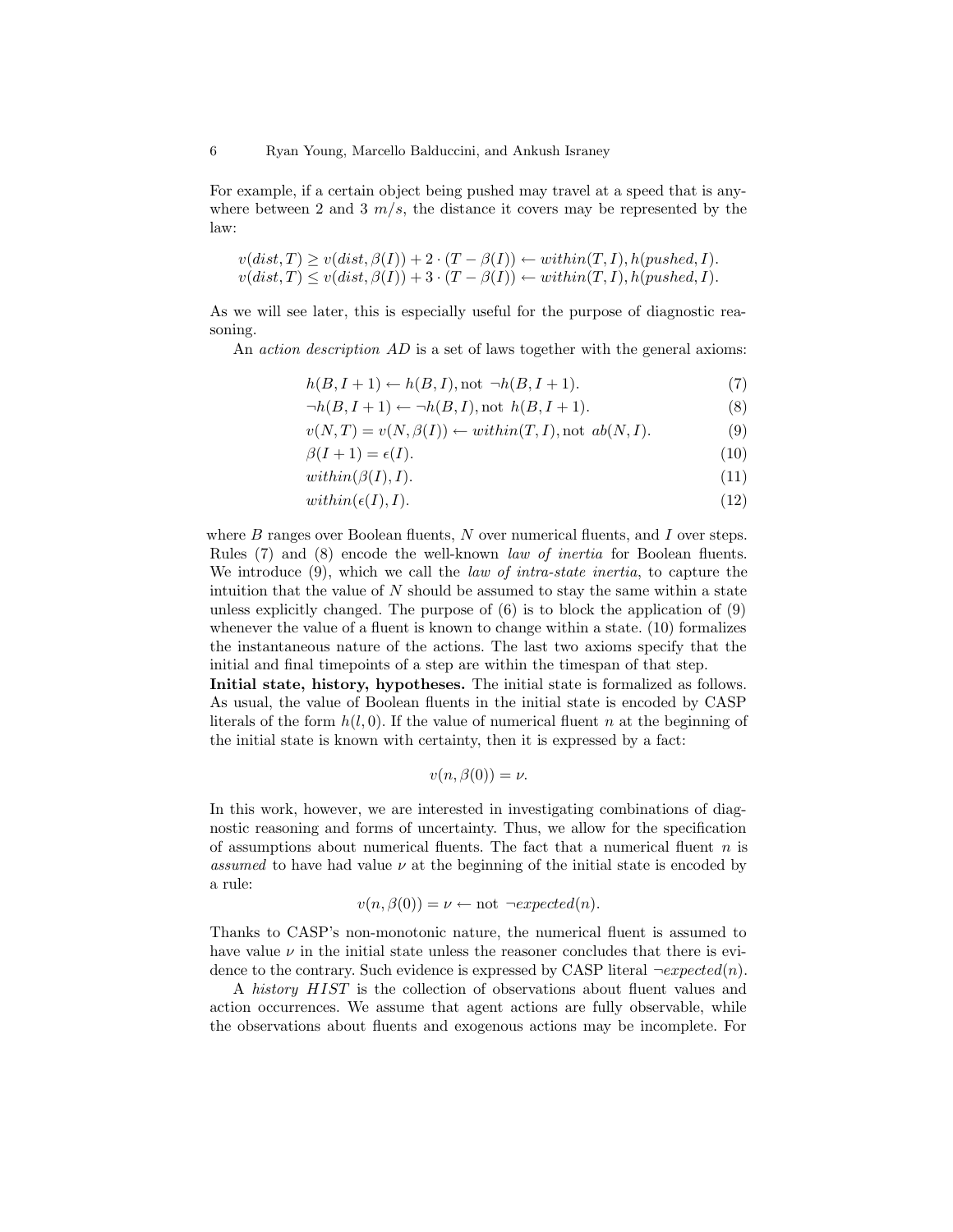simplicity, at this stage observations are assumed to be correct.<sup>4</sup> A history is a collection of expressions of the form:

$$
obs(b, true, i) \tag{13}
$$

$$
obs(b, false, i) \tag{14}
$$

$$
obs(n, t, i, \nu) \tag{15}
$$

$$
hpd(a,i) \tag{16}
$$

Expressions  $(13)$  and  $(14)$  state that Boolean fluent b was observed to be true (resp., false) at step i. Expression  $(15)$  states that the value of numerical fluent n was observed to be  $\nu$  at step i and timepoint t. Finally, expression (16) states that action  $a$  was observed to happen at step  $i$ .

A hypothesis  $HYP$  is a collection of statements about fluent values and exogenous action occurrences. A hypothesis is what the agent constructs in order to explain observations that contradicts its expectations. The hypothesized occurrence of an exogenous action is represented by an expression  $o(e, i)$  where e is an exogenous action. The hypothesis that a numerical fluent  $n$  had an unexpected initial value is represented by an expression  $\neg expected(n)$ . Both histories and hypotheses are used by our execution monitoring and diagnosis algorithms.

In our approach, reasoning is reduced to finding answer sets of suitable programs. For example, let  $AD$  be an action description and consider an initial state that begins at timepoint  $\tau_1$ , ends at  $\tau_2$ , and whose fluent values are encoded by a set of statements  $\iota$ . The possible successor states resulting from the execution of a are given by the answer sets of  $AD \cup \iota \cup \{\beta(0) = \tau_1, \epsilon(0) = \tau_2\} \cup \{o(a, 0)\}$ .

#### 3.2 Planning

Following the approach from [5, 2], planning is reduced to computing an answer set  $\langle A, \alpha \rangle$  of program  $HIST \cup HYP \cup \mathcal{M}_P \cup AD$ , where  $\mathcal{M}_P$  follows the typical structure of ASP planning modules, consisting of choice rules and denials for the selection of occurrences of actions at the various steps up to a given maximum plan length. The approach is well-known [2].

Function plan from Algorithm 1 finds a shortest plan by iterating the process while increasing the maximum plan length. The plan is encoded by atoms  $o(a, i) \in A$ . Beginning and end timepoints of states are given by the values of  $\beta(i)$  and  $\epsilon(i)$  in  $\alpha$ . The expected fluent values are encoded by atoms  $h(l, i) \in A$ and by the values assigned to  $v(n, t)$  by  $\alpha$ .

It should be noted that concurrent durative actions are allowed in a straightforward way. In fact, the pair of start and stop actions that signal the beginning and end of a durative action can be interleaved with those of other durative actions, resulting in concurrent durative actions.

Execution monitoring and diagnostic reasoning in hybrid domains are discussed next.

<sup>4</sup> This assumption can be lifted, but doing so is not the topic of the present paper.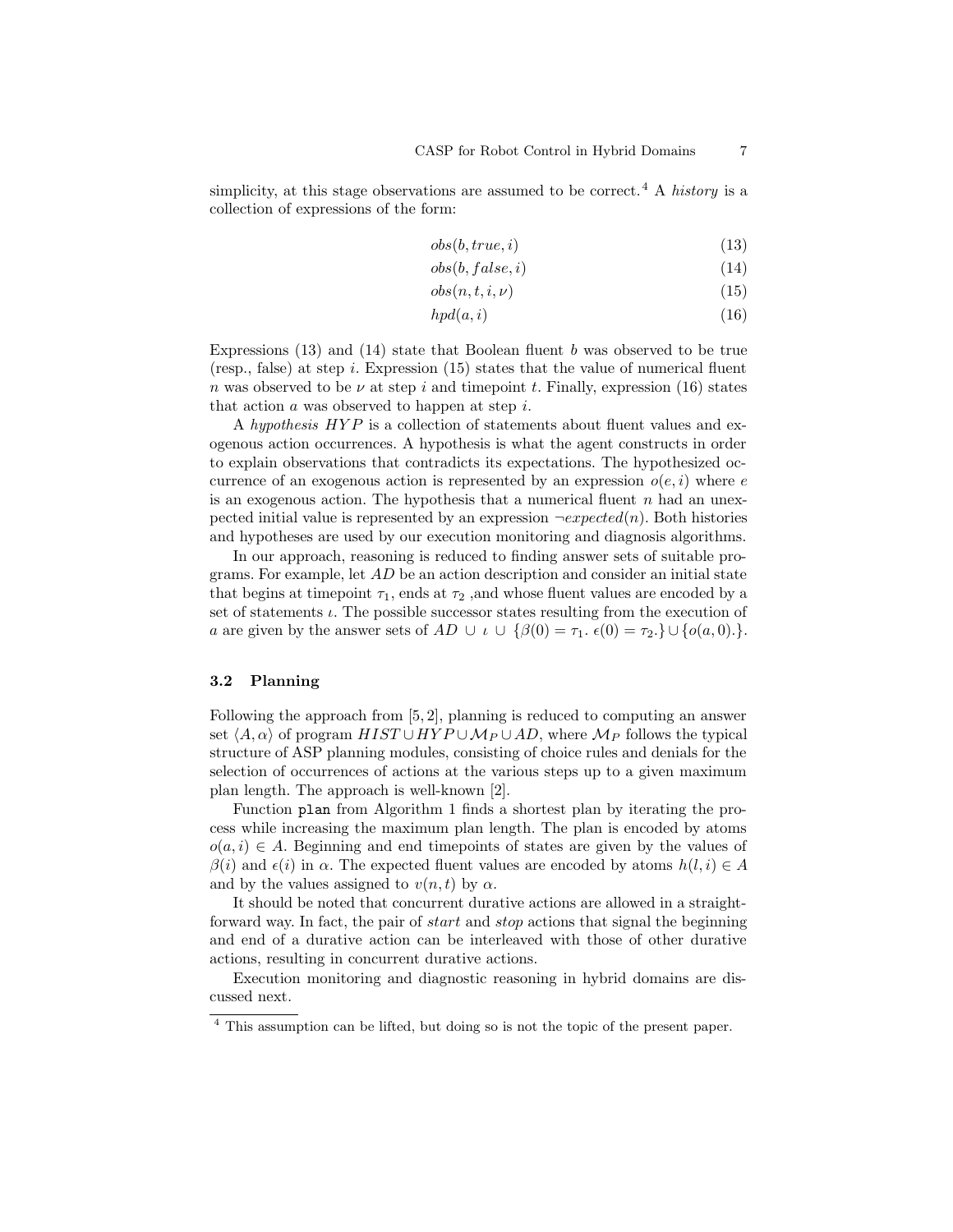#### 3.3 Execution Monitoring and Diagnostics

Function unexpected obs from Algorithm 1 reduces the detection of unexpected observations to the task of finding answer sets of suitable programs. The core of the task is the *monitoring module*,  $\mathcal{M}_M$ , which includes the rules:

$$
\leftarrow obs(B, true, I), \neg h(B, I). \tag{17}
$$

$$
\leftarrow obs(B, false, I), h(B, I). \tag{18}
$$

$$
v(N,T) = V \leftarrow obs(N,T,I,V). \tag{19}
$$

$$
within(T, I) \leftarrow obs(N, T, I, V). \tag{20}
$$

The first two rules encode the *reality check axiom* [1], which intuitively states that it is impossible for the observations about Boolean fluents to contradict the agent's expectations. Rule (19) is a novel counterpart of the reality check axiom for numerical fluents. Intuitively, the rule states that, if  $n$  was observed to have value  $\nu$  at timepoint t, then this must match the agent's expectation about the value of the fluent, i.e.  $v(n, t)$  must equal  $\nu$ . Rule (20) links timepoints and steps as provided by the available observations.

This approach can be easily elaborated to accommodate more sophisticated monitoring. For instance, it is often unrealistic to expect that the observed value of numerical fluents will match perfectly the agent's expectations. Thus, rule (19) can be replaced by:

$$
v(N,T) \ge V - E \leftarrow obs(N,T,I,V), error(N,E). \tag{21}
$$

$$
v(N,T) \le V + E \leftarrow obs(N,T,I,V), error(N,E). \tag{22}
$$

$$
\neg error(N,0) \leftarrow error(N,V), V \neq 0. \tag{23}
$$

$$
error(N,0) \leftarrow not \; \neg error(N,0). \tag{24}
$$

The first two rules intuitively state that, if n is observed to have value  $\nu$  and the measurement error on fluent n is  $\pm e$  (encoded by an atom  $error(n, e)$ ), then the agent's expected value for n,  $v(n, t)$ , must be  $\nu - e \le v(n, t) \le \nu + e$ . The next two rules state that the default measurement error is 0. The approach can easily be extended further, e.g. by accounting for relative measurement errors.

Given a set  $HIST$  of observations and a set  $HYP$  of current hypotheses, function unexpected obs reduces the task of checking for unexpected observations to that of checking whether the CASP program

$$
HIST \cup HYP \cup \mathcal{M}_M \cup AD \tag{25}
$$

has an answer set. If the program has no answer set, then some observations are unexpected. In that case, the explanations must be found, which is accomplished by function explain, described next.

Function explain (Algorithm 2) takes as input the history of the domain, the current set of hypotheses, and the current step. If needed, the function can completely revise the current hypotheses. This allows the control loop to commit to a single set of hypotheses for planning and execution purposes, but to backtrack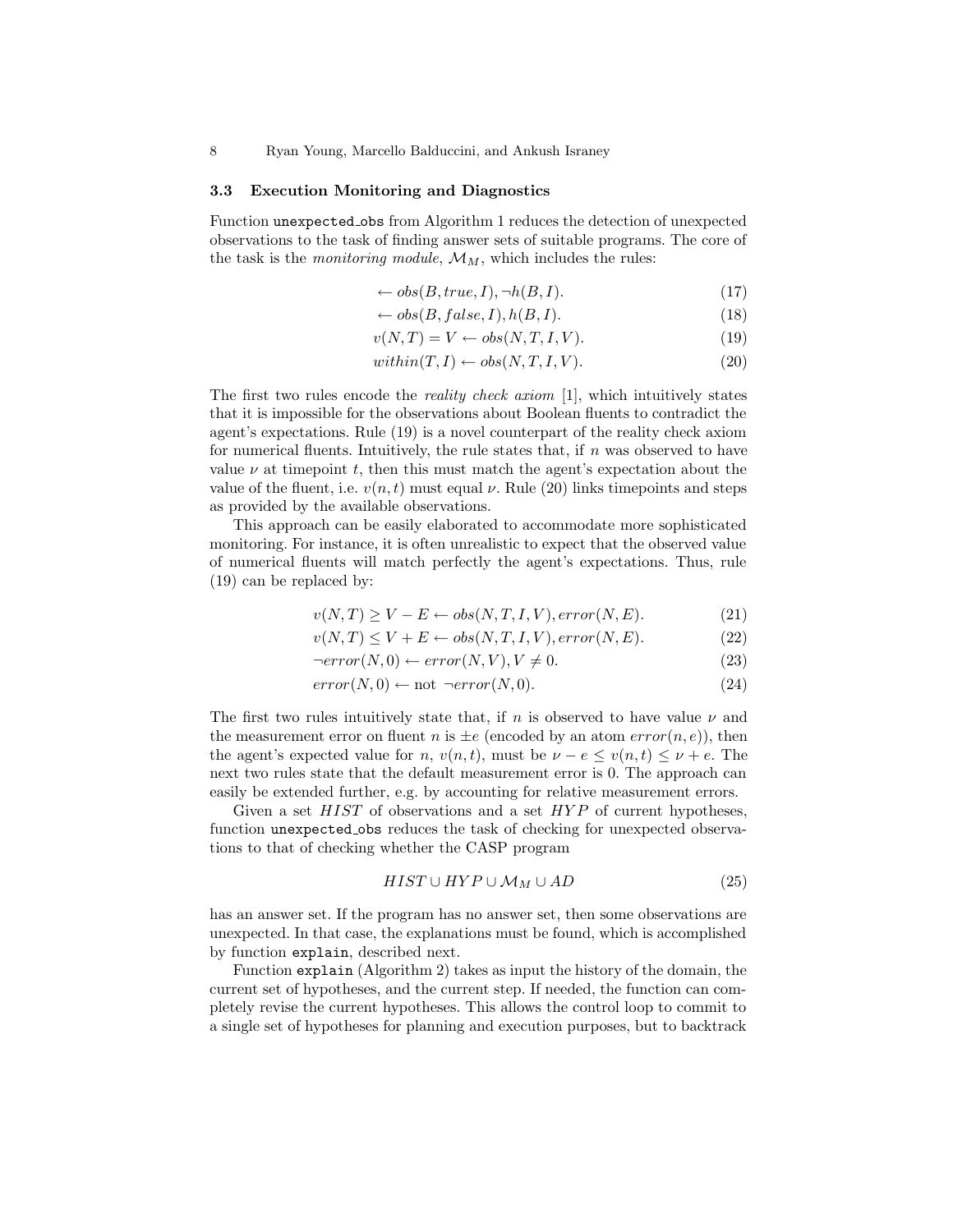over it during diagnosis if later observations warrant that. The approach shown in Algorithm 2 considers possible subsets of the current hypotheses, in the order established by user-provided function  $primitive$ . For each subset  $H$  selected, the function invokes a CASP solver (function *CASP\_solve*) on the CASP program discussed below to find a set of hypotheses that includes  $H$  and explains the observations. If no such set can be found  $(\Delta = \bot)$ , the function removes, from the remaining subsets of  $HYP$ , those that can be ruled out based on the failed attempt on  $H$ . For instance, it is easy to see that, if  $H$  did not lead to an explanation, any  $H' \supset H$  can be dropped. At the core of the diagnostic task is the

```
Function explain(HIST, HYP, \gamma)
Input: HIST: history
        HYP: current hypotheses
        γ: current time step
Output: a set of hypotheses or \perp if no explanation exists
HYP-space := prioritize(2^{HYP}, HIST);
foreach H in HYP-space do
   \Delta = CASP\_solve(HIST \cup H \cup M_D \cup AD);if \Delta \neq \bot then
    \vert return extract_hyp(\Delta);
   HYP-space := remove-subsumed(H, HYP-space);
return ⊥;
```
### Algorithm 2: Function explain

diagnostic module,  $M_D$ , which consists of  $M_M$  together with the rules:

 $o(E, I) ∨ ¬o(E, I) ← I < curr-step.$  $\neg expected(N) \lor expected(N).$ 

The first rule states that the agent is allowed to hypothesize the unobserved occurrence of any exogenous action  $E$  at any past step. The second rule says that any numerical fluent may have had an unexpected initial value. An additional directive (omitted) ensures that cardinality-minimal explanations are returned<sup>5</sup>. An explanation can thus be found by computing an answer set of:

$$
HIST \cup H \cup M_D \cup AD. \tag{26}
$$

Next, we illustrate the behavior of the architecture by means of two examples.

# 4 Scenarios

To illustrate our approach, we present two scenarios featuring planning, execution monitoring, and diagnostic reasoning in the presence of non-linear dynamics, the second of which was implemented on a robot.

 $5$  This is achieved by the  $\#minimize$  directive of the underlying CLINGO solver (https://sourceforge.net/projects/potassco/files/guide/).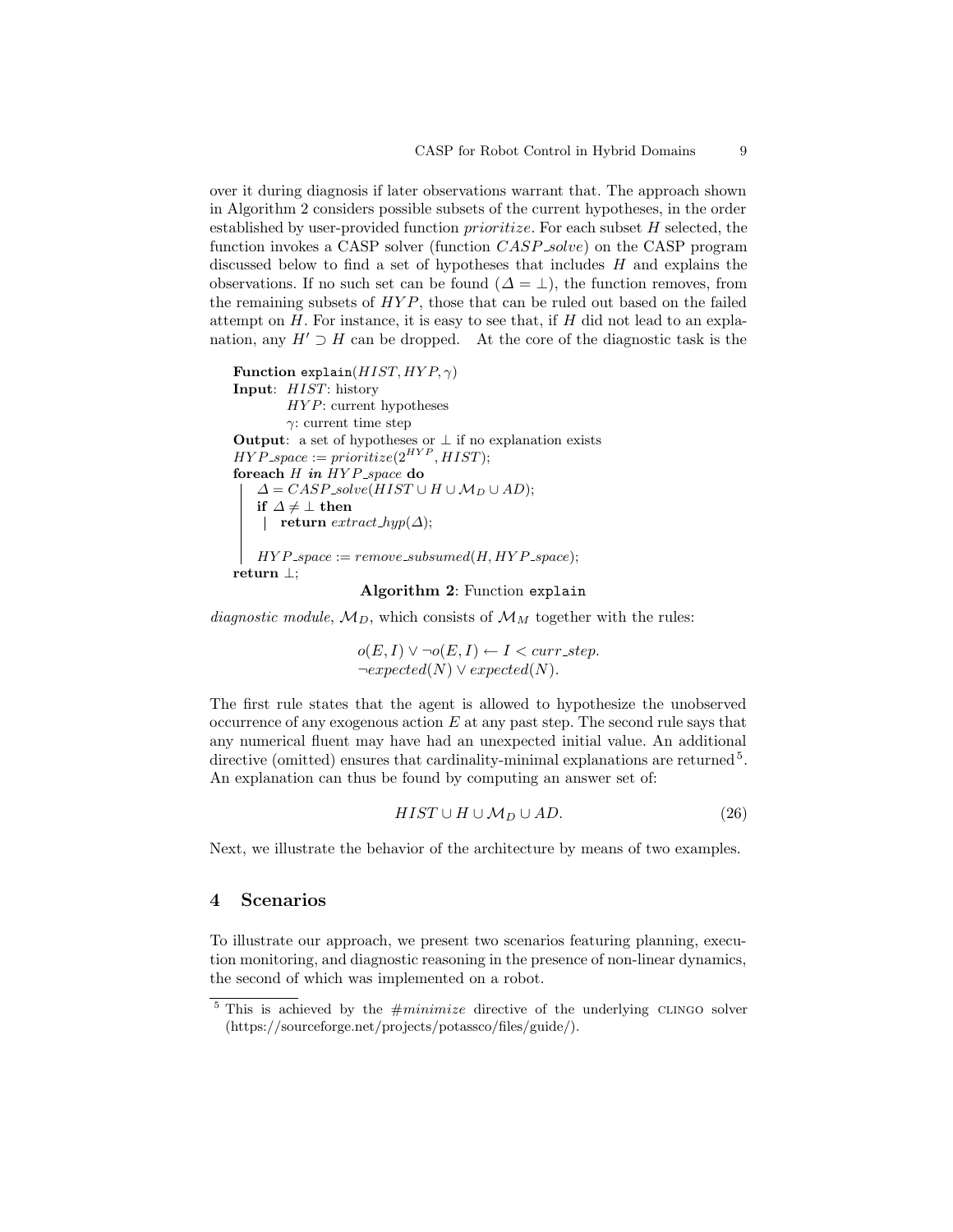### 4.1 Scenario 1: Battery Charging

Consider a domain in which a robot needs to charge a battery to full capacity. The robot can pick up the battery, insert it into a charger, remove it, start and stop the charger. If the battery is faulty, the robot can also repair it, which can be performed even with the battery in the charger, but only when charging is stopped. When a functional battery is being charged, its charge level changes over time according to the equation  $lv(t) = 100 + e^{-\frac{t}{20}}(i - 100)$ , where i is the initial charge level, t is the charge time, and  $e^x$  is the exponential function.<sup>6</sup> If the battery is faulty, it may charge faster or slower than normal. Additionally, someone may bump into the robot at any time, causing the robot to become misaligned with the charger. In that case, inserting the battery causes a bad connection, and a slower charge rate than nominal. The robot is not allowed to intentionally charge a badly connected battery. As a remedy to a bad connection, the robot can remove the battery, which has the additional effect of realigning the robot. The corresponding action description includes laws such as:

$$
\begin{array}{ll} v(lv,T)=100+(v(lv,\beta(I))-100)\cdot exp(-0.05\cdot (T-\beta(I)))) \leftarrow\\ & within(T,I),\,\,h(charging,I),\,\, \neg h(bad\_conn,I),\,\,h(ok(b),I).\\ v(lv,T)<100+(v(lv,\beta(I))-100)\cdot exp(-0.05\cdot (T-\beta(I)))) \leftarrow\\ & within(T,I),\,\,h(charging,I),\,\,h(bad\_conn,I),\,\,h(ok(b),I).\\ ab(lv,I) \leftarrow h(charging,I).\end{array}
$$

The first law describes the charging behavior of normal battery. The second describes the behavior of a badly connected battery. The last rule states that, if a battery is charging, its charge level may change within a state.

Let us consider how the agent copes with an undetected bump. Suppose that, initially, the battery is discharged, functional, out of the charger and the robot is properly aligned. The goal is to charge the battery to full capacity. At the beginning of Algorithm 1, plan is invoked to find a plan for charging the battery. It is not difficult to see that such a plan consists of the sequence of actions: pick up the battery, insert it, start charging, end charging. Start and end times are assigned accordingly. For instance, in our scenario, the time elapsed between the start-charging and the end-charging actions is of 272 units.

Next, the plan is executed and monitored as specified in Algorithm 1. Let us suppose that, 45 time units after the execution of the start-charging action, the robot observes that the charge level is 43. The observation is added to history HIST in the form of a statement  $obs(lv, 45, 3, 43)$ , where step 3 corresponds to the state between the start-charging and the end-charging actions. Next, the algorithm executes unexpected obs. As can be easily seen from the above formulas, the expected charge level under the stated conditions is 89. Hence, it is not difficult to see that program  $HIST \cup HYP \cup \mathcal{M}_M \cup AD$  is inconsistent. (At this point,  $HYP = \emptyset$ .) This triggers the execution of explain. An explanation is found by computing an answer set of (26).

 $6\,$  We developed this equation as an approximation of the non-linear charging characteristics of various kinds batteries, e.g. http://www.ti.com/lit/an/snva557/snva557.pdf.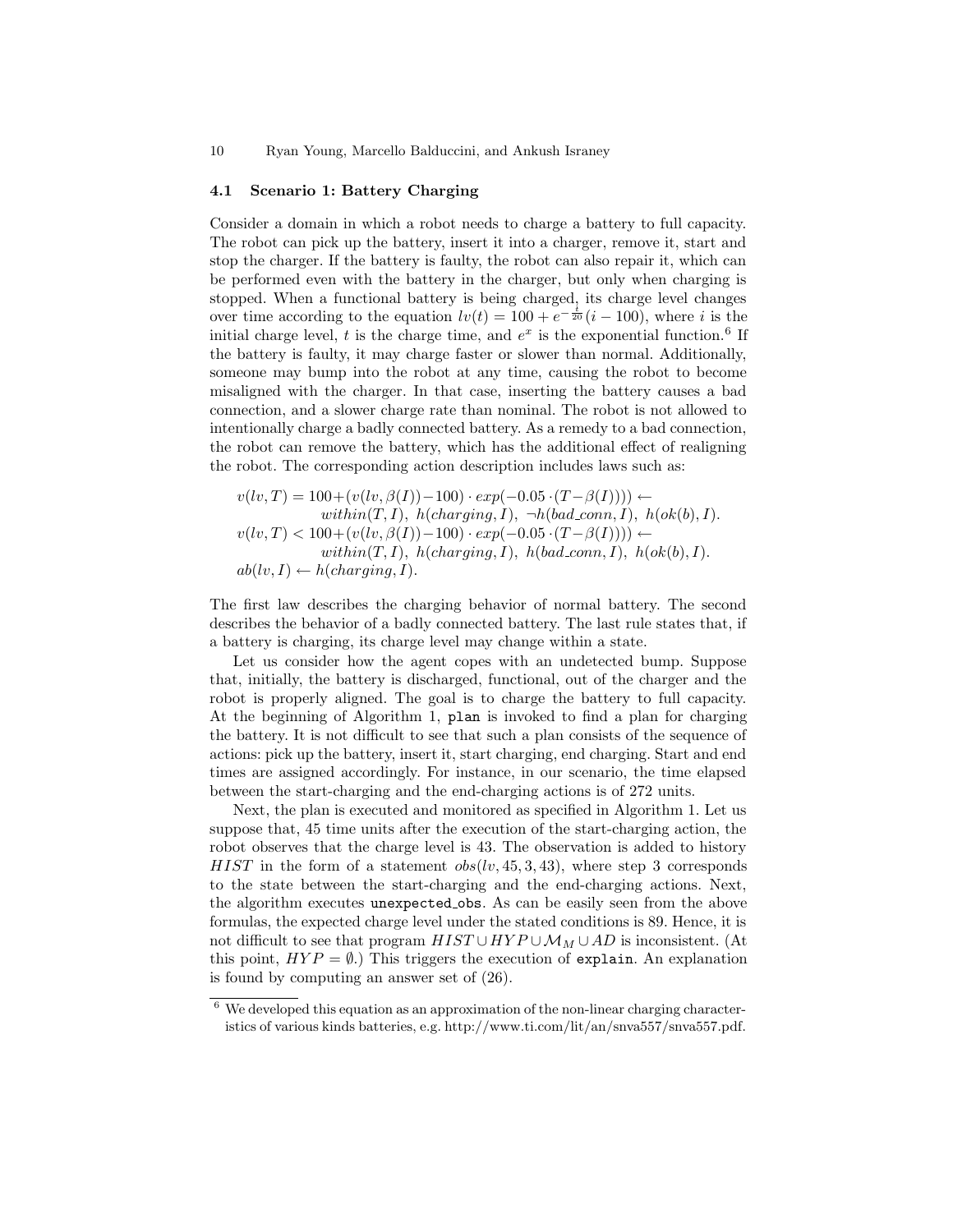Possible explanations are a battery failure or a bump.<sup>7</sup> Assuming that the former is selected,  $HYP$  is updated to include the hypothesis and the agent replans. The new plan instructs it to stop charging, repair the battery, and resume the charging process. Suppose that, in reality, the cause of the observed charge rate is a bad connection. Then, when the robot resumes charging, it will still observe an unexpectedly slow charge rate. History HIST is updated with the new observation and function explain is triggered again. For simplicity, suppose that user-supplied function prioritize is defined so that it selects the empty set first. In principle, this might be due to a sequence of two battery-fail actions, one of which after the battery was repaired. On the other hand, both observations of a slow charge rate could be due to the occurrence of a bump that went undetected. Because the diagnostic module finds cardinality-minimal diagnoses, it is obvious that the answer set of  $(26)$  will encode the latter explanation.  $HYP$  is now updated accordingly. The agent can now replan. According to the new plan, the robot will remove and reinsert the battery, which will result in a correctly aligned battery (unless a further bump occurs), and will then proceed to charging. If no unexpected events occur, the battery will be charged as expected.

### 4.2 Scenario 2: Robot Navigation

In this experiment, we demonstrate how our agent is capable of inferring features of the abnormal behavior of the domain and of using such information to its advantage to achieve its goal. Note that this is different from several state-ofthe-art approaches, which are focused on dealing with the normal behavior of the domain and on restoring such normal behavior, e.g. through repair actions, when abnormalities occur.

This experiment has been carried out on a Pioneer P3-AT robot, tasked with traveling from location (0cm, 0cm) to (150cm, 150cm) and only allowed to perform 90◦ turns. All motion actions (forward, turn left, turn right) are durative, so the robot must plan their respective durations accurately to achieve the desired outcome.<sup>8</sup> We assume instant acceleration to the max linear and angular speeds, empirically measured at  $27.29 \text{cm/s}$  and  $17.33\degree/s$ . The actual speeds depend on the charge level of the robot's battery<sup>9</sup>. The action description includes laws linking charge level, direction of travel and distance covered. For instance, the law for the distance along the horizontal axis is:

 $v(x,T) = v(x, \beta(I)) + v(lv, \beta(I)) \cdot s_{max} \cdot (T - \beta(I)) \cdot \cos(v(d, \beta(I))) \leftarrow \Gamma$ . (27)

<sup>7</sup> The diagnostic module will also find possible time steps at which the exogenous actions must have occurred. We omit the details to save space.

<sup>8</sup> The domain is chosen for illustration only. We do not necessarily advocate using high-level planning for arbitrary navigation tasks.

<sup>&</sup>lt;sup>9</sup> In order to ensure repeatability of the experiments, we used a simulated charge level rather than the actual one. That is, the robot's low-level control module was modified to reduce the speed proportionally to the value of the simulated charge level without notifying the high-level control module.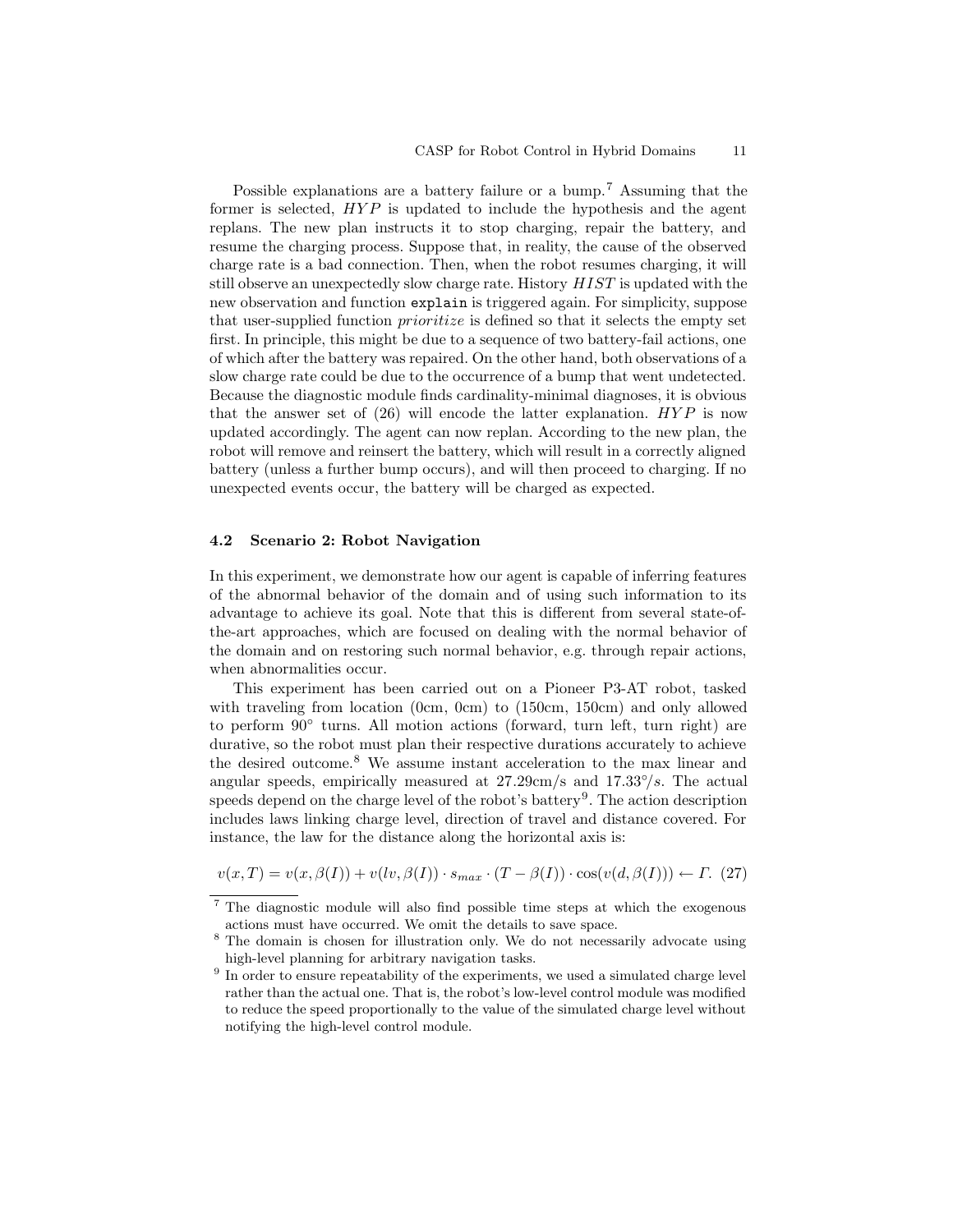where x is a numerical fluent representing x coordinate of the robot,  $\ell v$  is the battery level, d is the direction (angle) of travel,  $s_{max}$  is the maximum linear speed, and  $\Gamma$  is a set of conditions that are satisfied while the forward action is in progress. It is worth noting the non-linear nature of the expression.

The robot's location is observable, while the battery level is non-observable and assumed to be initially 100% by means of a rule:

$$
v(lv,\beta(0)) = 100 \leftarrow not \neg expected(lv).
$$

For simplicity, we assume that the level does not change during the experiment. Under the assumption of a full charge, the plan found by function plan is: forward for  $5.5s^{10}$ , turn left for  $5.2s$ , forward for  $5.5s$ . For illustration purposes, suppose that the robot moves forward and then observes its position before turning left. Also, suppose that the robot observes that its  $x$  coordinate is 80cm, causing a statement  $obs(x, 5.5, 2, 80)$  to be added to  $HIST$ . Clearly, the addition of such a statement causes CASP program (25) to be inconsistent, since the expected value of  $x$  is 150cm. Hence, explain is triggered by Algorithm 1. It is not difficult to see that the answer set found by explain contains a literal  $\neg expected (lv)$ , indicating that the initial charge must have been different from its expected value. Such literal is added to the set  $HYP$  of hypotheses. Additionally, and remarkably, it can be shown that component  $\alpha$  of the answer set includes an assignment of value to numerical fluent lv corresponding to a charge of  $53\%$ . That is, the diagnostic algorithm indirectly determines the initial charge level from (27) and from the observed distance covered. Note that this is achieved by means of the same general-purpose encoding used for planning and for the detection of unexpected observations.

Next, the robot replans. The process seamlessly takes into account the inferred battery level of  $53\%$  thanks to the content of  $HYP$ , which is passed to plan. Because of that, the plan returned is adjusted for the lower battery level, resulting in longer durative actions: first, the robot will move forward from its current position for an extra 4.8s, in order to finally reach (150cm, 0cm). Then, it will turn left for 9.73s. Then, forward for 10.3s. Assuming that no unexpected events occur from this point on, it is easy to see that this plan will allow the robot to reach its destination. It is worth stressing again that this is made possible by the architecture's ability to infer the value of unobservable fluents from the available observations and to leverage the inferred knowledge in subsequent reasoning tasks.

The control loop is implemented in Python and uses CASP solver ezcsp 1.7.9. A video of the robot in action is at https://goo.gl/KuLRHH.

# 5 Related Work

While our work is situated in at an intersection of areas that is largely unexplored, there is a vast amount of literature on the individual topics. Due to space

<sup>&</sup>lt;sup>10</sup> Strictly speaking, this is encoded in the plan by a  $start(fwd)$  action at timepoint 0, followed by  $stop(fwd)$  at timepoint 5.5s.